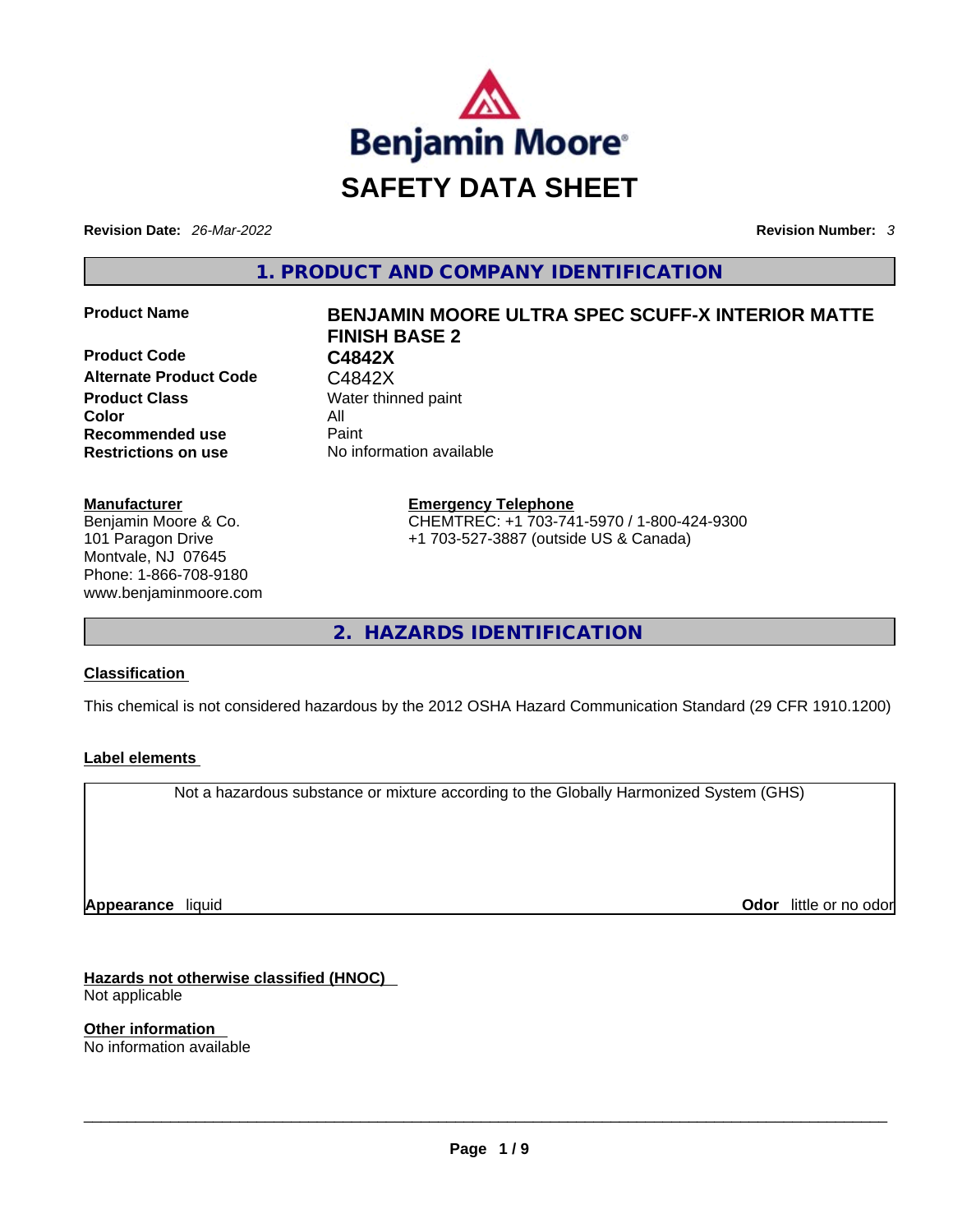**WARNING:** This product contains isothiazolinone compounds at levels of <0.1%. These substances are biocides commonly found in most paints and a variety of personal care products as a preservative. Certain individuals may be sensitive or allergic to these substances, even at low levels.

# **3. COMPOSITION INFORMATION ON COMPONENTS**

| <b>Chemical name</b>                                                         | CAS No.    | Weight-%    |
|------------------------------------------------------------------------------|------------|-------------|
| Titanium dioxide                                                             | 13463-67-7 | $10 - 15$   |
| Propanoic acid, 2-methyl-, monoester with<br>2,2,4-trimethyl-1,3-pentanediol | 25265-77-4 | l - 5       |
| Sodium C14-C16 olefin sulfonate                                              | 68439-57-6 | $0.1 - 0.5$ |

|                                                  | if necessary.                                            |
|--------------------------------------------------|----------------------------------------------------------|
| <b>Most Important</b><br><b>Symptoms/Effects</b> | None known.                                              |
| <b>Notes To Physician</b>                        | Treat symptomatically.                                   |
|                                                  | 5. FIRE-FIGHTING MEASURES                                |
| <b>Suitable Extinguishing Media</b>              | Use extinguishing measures that are appropriate to local |

|                                                       | circumstances and the surrounding environment.                                                                                               |
|-------------------------------------------------------|----------------------------------------------------------------------------------------------------------------------------------------------|
| Protective equipment and precautions for firefighters | As in any fire, wear self-contained breathing apparatus<br>pressure-demand, MSHA/NIOSH (approved or equivalent)<br>and full protective gear. |
| <b>Specific Hazards Arising From The Chemical</b>     | Closed containers may rupture if exposed to fire or<br>extreme heat.                                                                         |
| Sensitivity to mechanical impact                      | No                                                                                                                                           |
| Sensitivity to static discharge                       | No.                                                                                                                                          |
| <b>Flash Point Data</b><br>Flash point (°F)           | Not applicable                                                                                                                               |
|                                                       |                                                                                                                                              |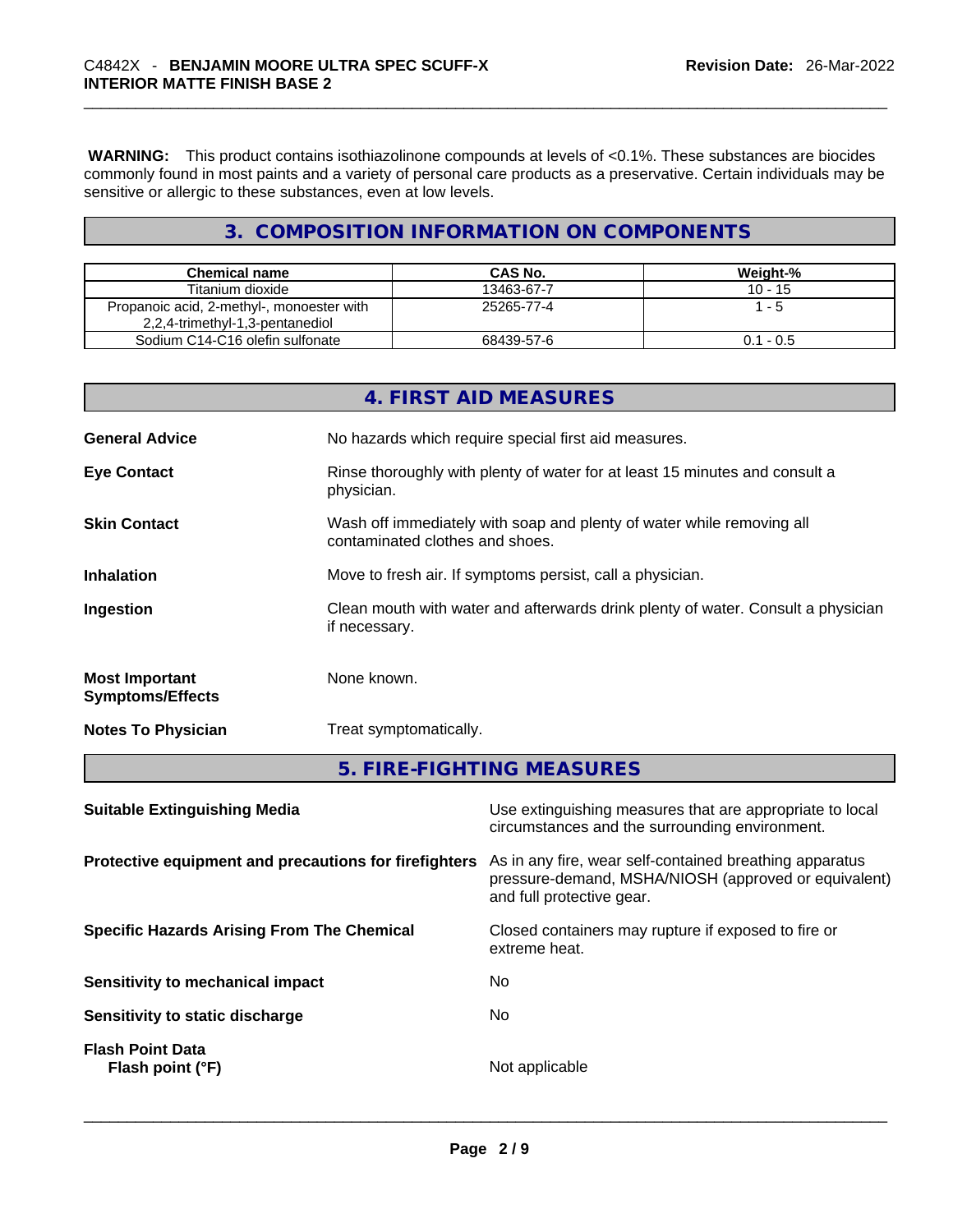| <b>Method</b>                           | Flash Point (°C)                                              |                        | Not applicable<br>Not applicable |                                |
|-----------------------------------------|---------------------------------------------------------------|------------------------|----------------------------------|--------------------------------|
|                                         | <b>Flammability Limits In Air</b>                             |                        |                                  |                                |
|                                         | Lower flammability limit:<br><b>Upper flammability limit:</b> |                        | Not applicable<br>Not applicable |                                |
| <b>NFPA</b>                             | Health: 1                                                     | <b>Flammability: 0</b> | <b>Instability: 0</b>            | <b>Special:</b> Not Applicable |
| <b>NFPA Legend</b><br>$0$ Not Horordoug |                                                               |                        |                                  |                                |

- 0 Not Hazardous
- 1 Slightly
- 2 Moderate
- 3 High
- 4 Severe

*The ratings assigned are only suggested ratings, the contractor/employer has ultimate responsibilities for NFPA ratings where this system is used.* 

*Additional information regarding the NFPA rating system is available from the National Fire Protection Agency (NFPA) at www.nfpa.org.* 

|                                  | 6. ACCIDENTAL RELEASE MEASURES                                                                                                                                                   |
|----------------------------------|----------------------------------------------------------------------------------------------------------------------------------------------------------------------------------|
| <b>Personal Precautions</b>      | Avoid contact with skin, eyes and clothing. Ensure adequate ventilation.                                                                                                         |
| <b>Other Information</b>         | Prevent further leakage or spillage if safe to do so.                                                                                                                            |
| <b>Environmental precautions</b> | See Section 12 for additional Ecological Information.                                                                                                                            |
| <b>Methods for Cleaning Up</b>   | Soak up with inert absorbent material. Sweep up and shovel into suitable<br>containers for disposal.                                                                             |
|                                  | 7. HANDLING AND STORAGE                                                                                                                                                          |
| <b>Handling</b>                  | Avoid contact with skin, eyes and clothing. Avoid breathing vapors, spray mists or<br>sanding dust. In case of insufficient ventilation, wear suitable respiratory<br>equipment. |
| <b>Storage</b>                   | Keep container tightly closed. Keep out of the reach of children.                                                                                                                |
| <b>Incompatible Materials</b>    | No information available                                                                                                                                                         |
|                                  |                                                                                                                                                                                  |

# **8. EXPOSURE CONTROLS/PERSONAL PROTECTION**

#### **Exposure Limits**

| $P_{\rm{max}}$<br>------<br>⊶ne<br>ш<br>панк | .<br>ш<br>ווט      | <b>DE</b><br>$\mathbf{r}$<br>$-1$<br>-- |
|----------------------------------------------|--------------------|-----------------------------------------|
| --<br>⊺ıtanıum<br>dioxide                    | TWA<br>.a/m<br>. . | .<br>. .                                |

#### **Legend**

ACGIH - American Conference of Governmental Industrial Hygienists Exposure Limits OSHA - Occupational Safety & Health Administration Exposure Limits N/E - Not Established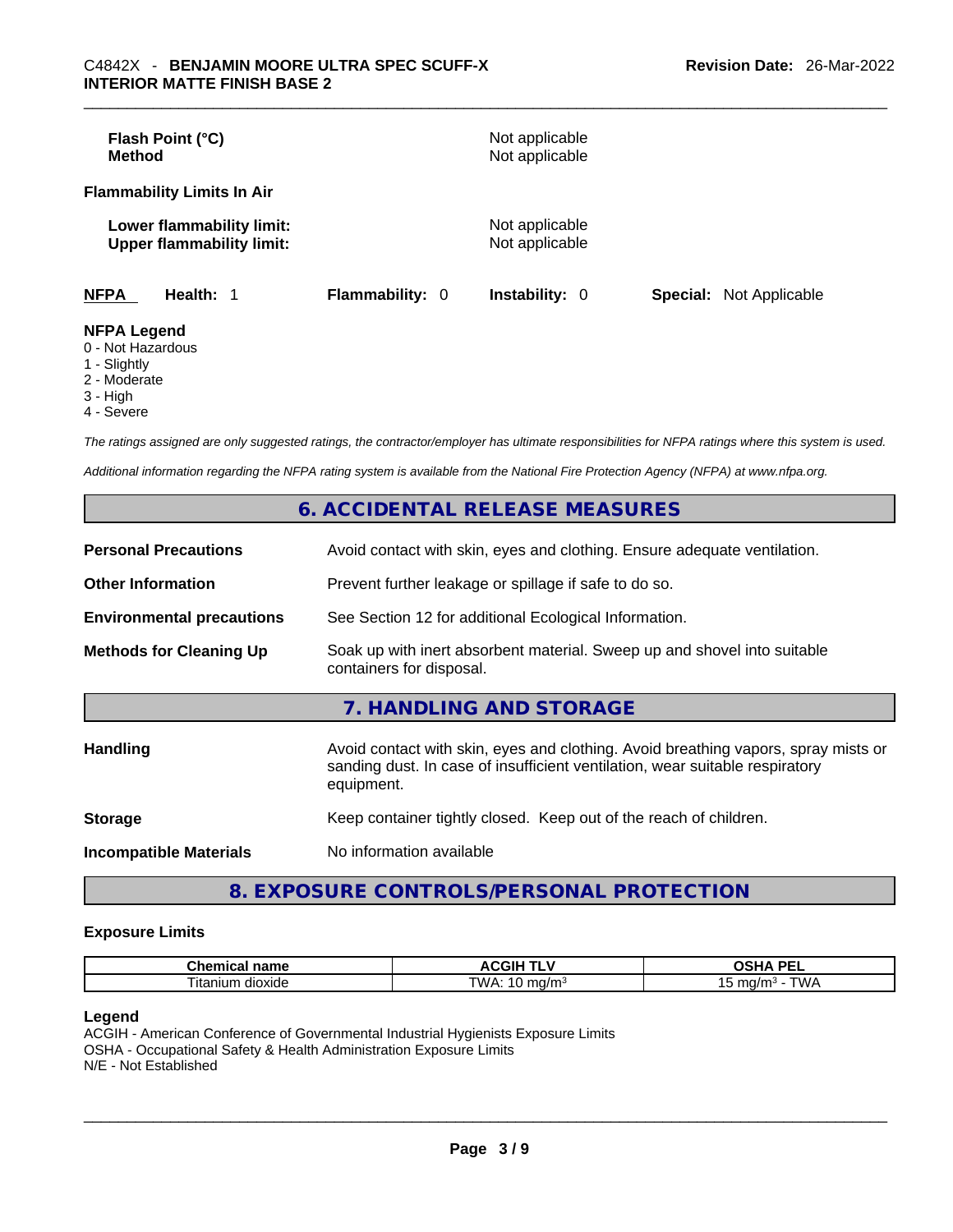| <b>Engineering Measures</b>          | Ensure adequate ventilation, especially in confined areas.                                                                          |
|--------------------------------------|-------------------------------------------------------------------------------------------------------------------------------------|
| <b>Personal Protective Equipment</b> |                                                                                                                                     |
| <b>Eye/Face Protection</b>           | Safety glasses with side-shields.                                                                                                   |
| <b>Skin Protection</b>               | Protective gloves and impervious clothing.                                                                                          |
| <b>Respiratory Protection</b>        | In case of insufficient ventilation wear suitable respiratory equipment.                                                            |
| <b>Hygiene Measures</b>              | Avoid contact with skin, eyes and clothing. Remove and wash contaminated<br>clothing before re-use. Wash thoroughly after handling. |

# **9. PHYSICAL AND CHEMICAL PROPERTIES**

| Appearance                           | liquid                   |
|--------------------------------------|--------------------------|
| Odor                                 | little or no odor        |
| <b>Odor Threshold</b>                | No information available |
| Density (Ibs/gal)                    | $9.25 - 9.35$            |
| <b>Specific Gravity</b>              | $1.10 - 1.12$            |
| рH                                   | No information available |
| <b>Viscosity (cps)</b>               | No information available |
| Solubility(ies)                      | No information available |
| <b>Water solubility</b>              | No information available |
| <b>Evaporation Rate</b>              | No information available |
| Vapor pressure                       | No information available |
| <b>Vapor density</b>                 | No information available |
| Wt. % Solids                         | $40 - 50$                |
| Vol. % Solids                        | $35 - 45$                |
| Wt. % Volatiles                      | $50 - 60$                |
| Vol. % Volatiles                     | $55 - 65$                |
| <b>VOC Regulatory Limit (g/L)</b>    | < 50                     |
| <b>Boiling Point (°F)</b>            | 212                      |
| <b>Boiling Point (°C)</b>            | 100                      |
| Freezing point (°F)                  | 32                       |
| <b>Freezing Point (°C)</b>           | 0                        |
| Flash point (°F)                     | Not applicable           |
| Flash Point (°C)                     | Not applicable           |
| <b>Method</b>                        | Not applicable           |
| <b>Flammability (solid, gas)</b>     | Not applicable           |
| <b>Upper flammability limit:</b>     | Not applicable           |
| Lower flammability limit:            | Not applicable           |
| <b>Autoignition Temperature (°F)</b> | No information available |
| <b>Autoignition Temperature (°C)</b> | No information available |
| Decomposition Temperature (°F)       | No information available |
| Decomposition Temperature (°C)       | No information available |
| <b>Partition coefficient</b>         | No information available |

# **10. STABILITY AND REACTIVITY**

**Reactivity Not Applicable Not Applicable** 

**Chemical Stability Stable under normal conditions.** Stable under normal conditions.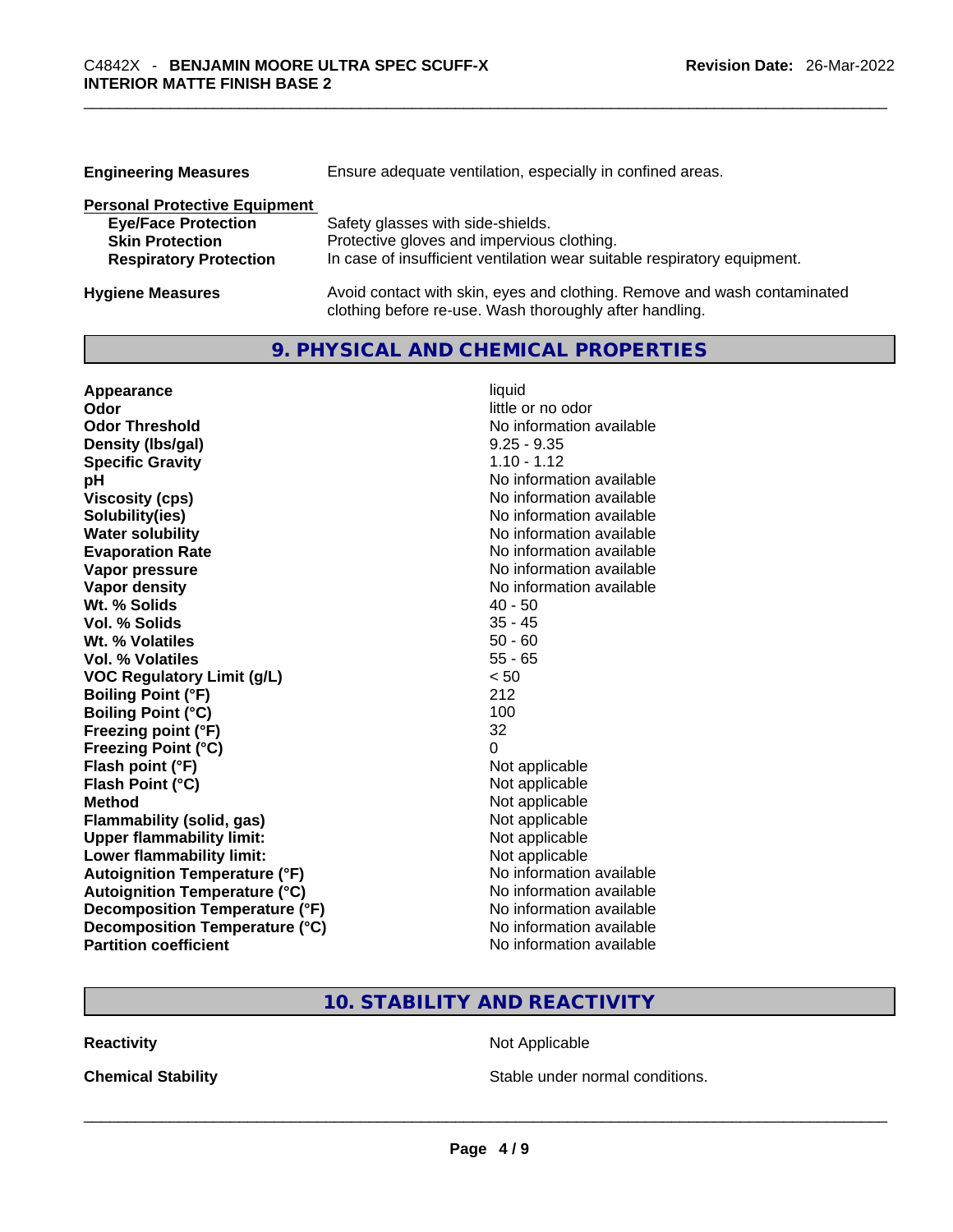| <b>Conditions to avoid</b>                                                                                                                                                                                                                                                                                                                                                     |                                                                                                                                                                                                                                                                                                                                                                                                          | Prevent from freezing.                                                                                                                                               |                 |
|--------------------------------------------------------------------------------------------------------------------------------------------------------------------------------------------------------------------------------------------------------------------------------------------------------------------------------------------------------------------------------|----------------------------------------------------------------------------------------------------------------------------------------------------------------------------------------------------------------------------------------------------------------------------------------------------------------------------------------------------------------------------------------------------------|----------------------------------------------------------------------------------------------------------------------------------------------------------------------|-----------------|
| <b>Incompatible Materials</b>                                                                                                                                                                                                                                                                                                                                                  |                                                                                                                                                                                                                                                                                                                                                                                                          | No materials to be especially mentioned.                                                                                                                             |                 |
| <b>Hazardous Decomposition Products</b>                                                                                                                                                                                                                                                                                                                                        |                                                                                                                                                                                                                                                                                                                                                                                                          | None under normal use.                                                                                                                                               |                 |
| Possibility of hazardous reactions                                                                                                                                                                                                                                                                                                                                             |                                                                                                                                                                                                                                                                                                                                                                                                          | None under normal conditions of use.                                                                                                                                 |                 |
|                                                                                                                                                                                                                                                                                                                                                                                |                                                                                                                                                                                                                                                                                                                                                                                                          | 11. TOXICOLOGICAL INFORMATION                                                                                                                                        |                 |
| <b>Product Information</b>                                                                                                                                                                                                                                                                                                                                                     |                                                                                                                                                                                                                                                                                                                                                                                                          |                                                                                                                                                                      |                 |
| Information on likely routes of exposure                                                                                                                                                                                                                                                                                                                                       |                                                                                                                                                                                                                                                                                                                                                                                                          |                                                                                                                                                                      |                 |
| <b>Principal Routes of Exposure</b>                                                                                                                                                                                                                                                                                                                                            | Eye contact, skin contact and inhalation.                                                                                                                                                                                                                                                                                                                                                                |                                                                                                                                                                      |                 |
| <b>Acute Toxicity</b>                                                                                                                                                                                                                                                                                                                                                          |                                                                                                                                                                                                                                                                                                                                                                                                          |                                                                                                                                                                      |                 |
| <b>Product Information</b>                                                                                                                                                                                                                                                                                                                                                     | No information available                                                                                                                                                                                                                                                                                                                                                                                 |                                                                                                                                                                      |                 |
| Symptoms related to the physical, chemical and toxicological characteristics                                                                                                                                                                                                                                                                                                   |                                                                                                                                                                                                                                                                                                                                                                                                          |                                                                                                                                                                      |                 |
| <b>Symptoms</b>                                                                                                                                                                                                                                                                                                                                                                |                                                                                                                                                                                                                                                                                                                                                                                                          | No information available                                                                                                                                             |                 |
| Delayed and immediate effects as well as chronic effects from short and long-term exposure                                                                                                                                                                                                                                                                                     |                                                                                                                                                                                                                                                                                                                                                                                                          |                                                                                                                                                                      |                 |
| Eye contact<br><b>Skin contact</b><br><b>Inhalation</b><br>Ingestion<br><b>Sensitization</b><br><b>Neurological Effects</b><br><b>Mutagenic Effects</b><br><b>Reproductive Effects</b><br><b>Developmental Effects</b><br><b>Target organ effects</b><br><b>STOT - single exposure</b><br><b>STOT - repeated exposure</b><br>Other adverse effects<br><b>Aspiration Hazard</b> | May cause slight irritation.<br>skin and cause irritation.<br>May cause irritation of respiratory tract.<br>No information available<br>No information available.<br>No information available.<br>No information available.<br>No information available.<br>No information available.<br>No information available.<br>No information available.<br>No information available.<br>No information available | Substance may cause slight skin irritation. Prolonged or repeated contact may dry<br>Ingestion may cause gastrointestinal irritation, nausea, vomiting and diarrhea. |                 |
| <b>Numerical measures of toxicity</b>                                                                                                                                                                                                                                                                                                                                          |                                                                                                                                                                                                                                                                                                                                                                                                          |                                                                                                                                                                      |                 |
| The following values are calculated based on chapter 3.1 of the GHS document                                                                                                                                                                                                                                                                                                   |                                                                                                                                                                                                                                                                                                                                                                                                          |                                                                                                                                                                      |                 |
| <b>ATEmix (oral)</b>                                                                                                                                                                                                                                                                                                                                                           | 64479 mg/kg                                                                                                                                                                                                                                                                                                                                                                                              |                                                                                                                                                                      |                 |
| <b>Component Information</b>                                                                                                                                                                                                                                                                                                                                                   |                                                                                                                                                                                                                                                                                                                                                                                                          |                                                                                                                                                                      |                 |
| Chemical name                                                                                                                                                                                                                                                                                                                                                                  | Oral LD50                                                                                                                                                                                                                                                                                                                                                                                                | Dermal LD50                                                                                                                                                          | Inhalation LC50 |
| Titanium dioxide<br>13463-67-7                                                                                                                                                                                                                                                                                                                                                 | > 10000 mg/kg (Rat)                                                                                                                                                                                                                                                                                                                                                                                      |                                                                                                                                                                      |                 |
| Propanoic acid, 2-methyl-,                                                                                                                                                                                                                                                                                                                                                     | $=$ 3200 mg/kg (Rat)                                                                                                                                                                                                                                                                                                                                                                                     | > 15200 mg/kg (Rat)                                                                                                                                                  |                 |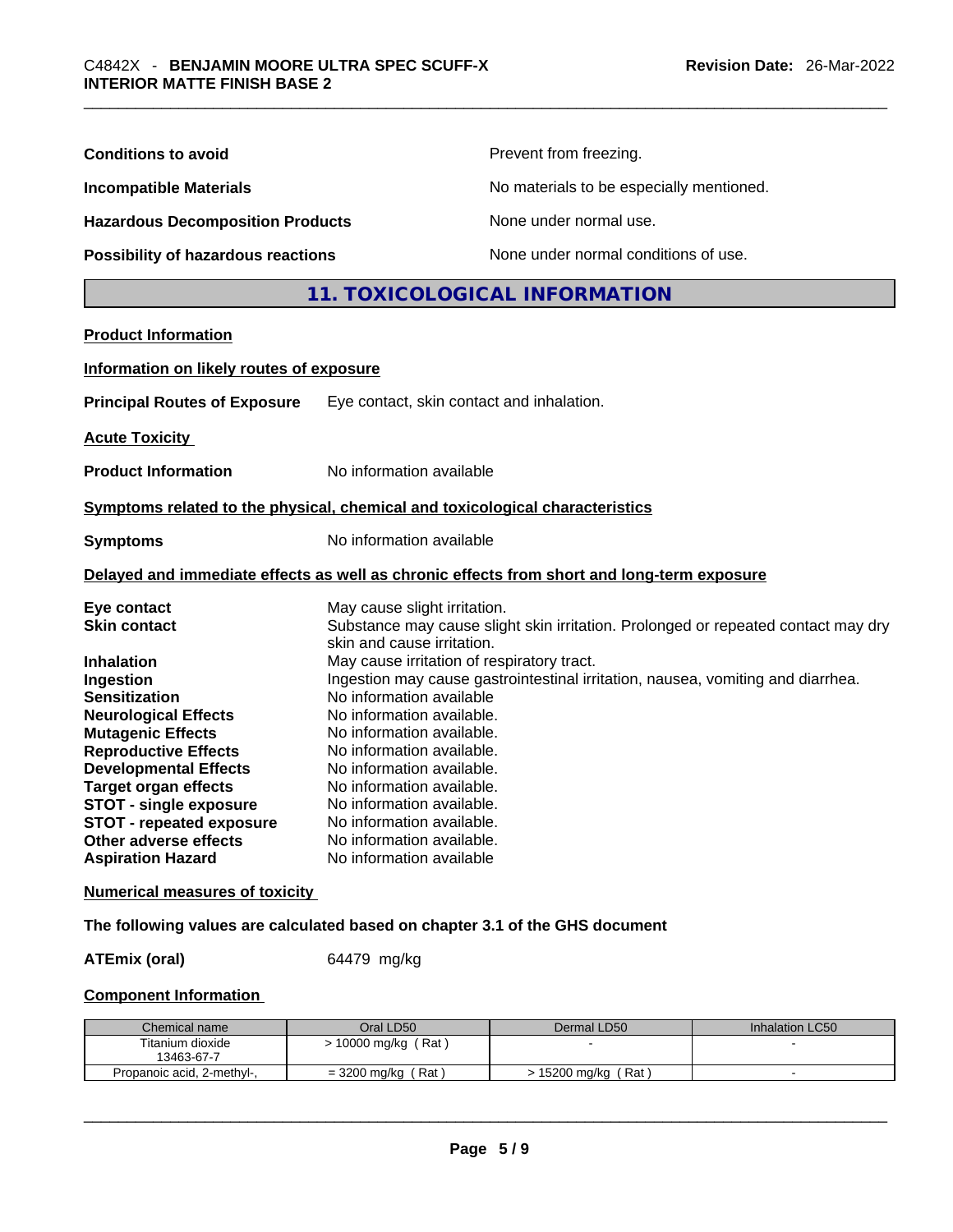| monoester with                  |                      |                      |                     |
|---------------------------------|----------------------|----------------------|---------------------|
| 2,2,4-trimethyl-1,3-pentanediol |                      |                      |                     |
| 25265-77-4                      |                      |                      |                     |
| Sodium C14-C16 olefin sulfonate | $= 2220$ mg/kg (Rat) | > 740 mg/kg (Rabbit) | > 52 mg/L (Rat) 4 h |
| 68439-57-6                      |                      |                      |                     |

# **Chronic Toxicity**

#### **Carcinogenicity**

*The information below indicates whether each agency has listed any ingredient as a carcinogen:.* 

| <b>Chemical name</b>    | IARC                 | <b>NTP</b> | OSHA   |
|-------------------------|----------------------|------------|--------|
|                         | Possible Human<br>2Β |            | ∟isted |
| ` Titanium 、<br>dioxide | Carcinogen           |            |        |

• Although IARC has classified titanium dioxide as possibly carcinogenic to humans (2B), their summary concludes: "No significant exposure to titanium dioxide is thought to occur during the use of products in which titanium dioxide is bound to other materials, such as paint."

#### **Legend**

IARC - International Agency for Research on Cancer NTP - National Toxicity Program OSHA - Occupational Safety & Health Administration

**12. ECOLOGICAL INFORMATION** 

# **Ecotoxicity Effects**

The environmental impact of this product has not been fully investigated.

#### **Product Information**

#### **Acute Toxicity to Fish**

No information available

#### **Acute Toxicity to Aquatic Invertebrates**

No information available

#### **Acute Toxicity to Aquatic Plants**

No information available

#### **Persistence / Degradability**

No information available.

#### **Bioaccumulation**

There is no data for this product.

#### **Mobility in Environmental Media**

No information available.

#### **Ozone**

# No information available \_\_\_\_\_\_\_\_\_\_\_\_\_\_\_\_\_\_\_\_\_\_\_\_\_\_\_\_\_\_\_\_\_\_\_\_\_\_\_\_\_\_\_\_\_\_\_\_\_\_\_\_\_\_\_\_\_\_\_\_\_\_\_\_\_\_\_\_\_\_\_\_\_\_\_\_\_\_\_\_\_\_\_\_\_\_\_\_\_\_\_\_\_ **Component Information**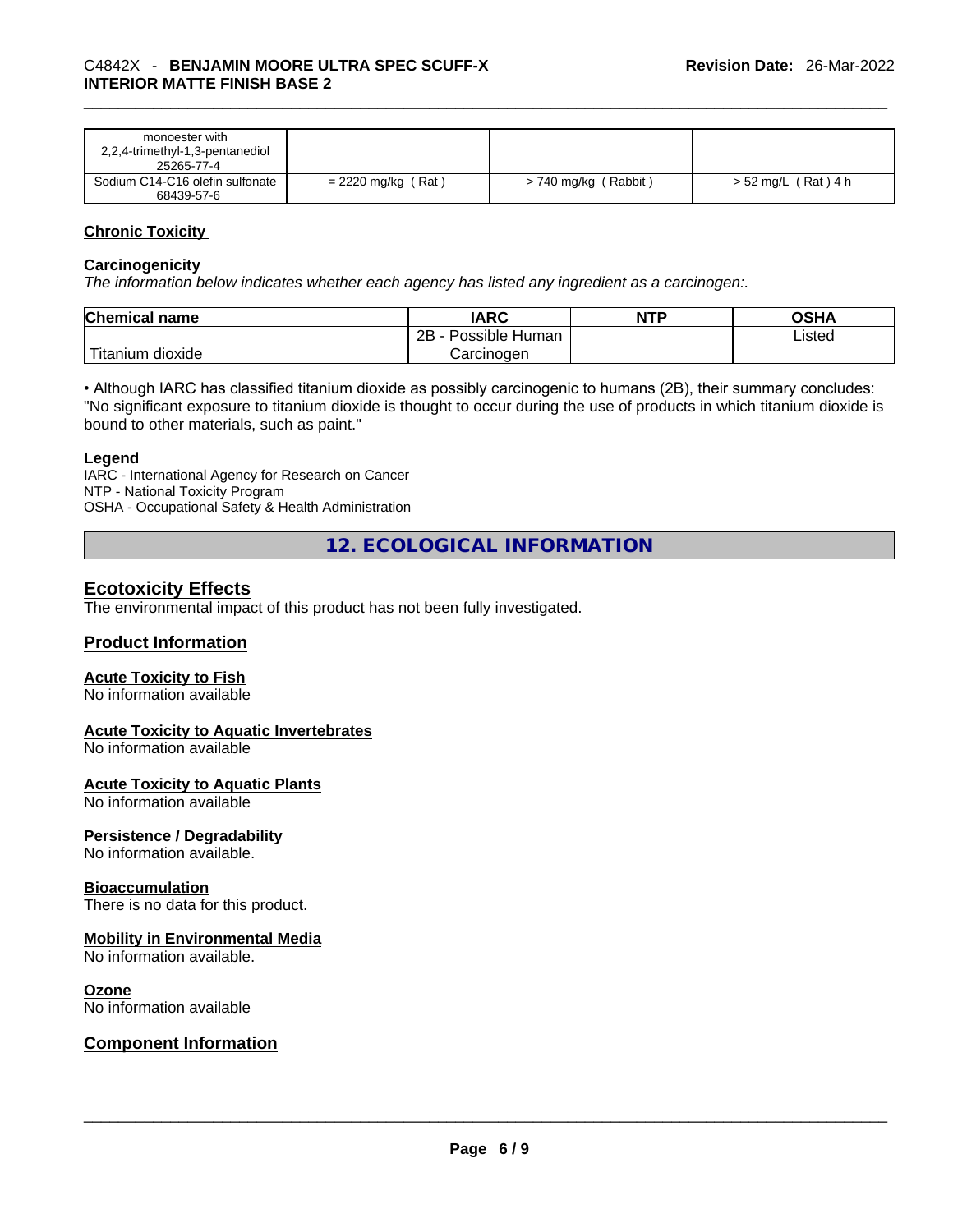# **Acute Toxicity to Fish**

#### Titanium dioxide

 $LCS0: > 1000$  mg/L (Fathead Minnow - 96 hr.)

#### **Acute Toxicity to Aquatic Invertebrates**

No information available

#### **Acute Toxicity to Aquatic Plants**

No information available

|                              | 13. DISPOSAL CONSIDERATIONS                                                                                                                                                                                               |
|------------------------------|---------------------------------------------------------------------------------------------------------------------------------------------------------------------------------------------------------------------------|
| <b>Waste Disposal Method</b> | Dispose of in accordance with federal, state, and local regulations. Local<br>requirements may vary, consult your sanitation department or state-designated<br>environmental protection agency for more disposal options. |
|                              | 14. TRANSPORT INFORMATION                                                                                                                                                                                                 |
| <b>DOT</b>                   | Not regulated                                                                                                                                                                                                             |
| <b>ICAO/IATA</b>             | Not regulated                                                                                                                                                                                                             |
| <b>IMDG/IMO</b>              | Not regulated                                                                                                                                                                                                             |
|                              | 15. REGULATORY INFORMATION                                                                                                                                                                                                |

# **International Inventories**

| <b>TSCA: United States</b> | Yes - All components are listed or exempt. |
|----------------------------|--------------------------------------------|
| <b>DSL: Canada</b>         | Yes - All components are listed or exempt. |

# **Federal Regulations**

| SARA 311/312 hazardous categorization |    |  |
|---------------------------------------|----|--|
| Acute health hazard                   | Nο |  |
| Chronic Health Hazard                 | No |  |
| Fire hazard                           | No |  |
| Sudden release of pressure hazard     | No |  |
| Reactive Hazard                       | No |  |

#### **SARA 313**

Section 313 of Title III of the Superfund Amendments and Reauthorization Act of 1986 (SARA). This product contains a chemical or chemicals which are subject to the reporting requirements of the Act and Title 40 of the Code of Federal Regulations, Part 372:

*None*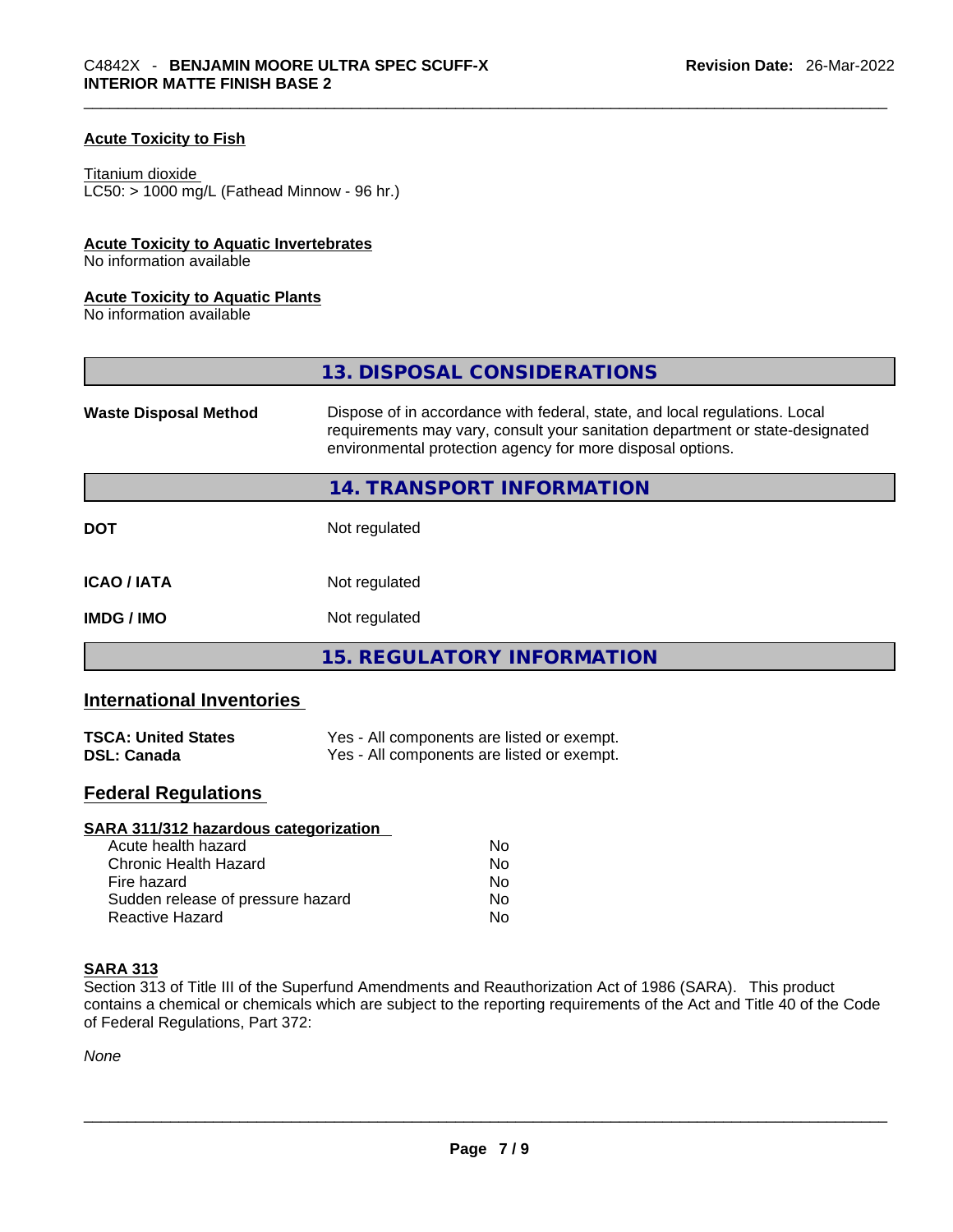# **Clean Air Act,Section 112 Hazardous Air Pollutants (HAPs) (see 40 CFR 61)**

This product contains the following HAPs:

*None*

# **US State Regulations**

### **California Proposition 65**

**WARNING:** This product can expose you to chemicals including Titanium dioxide, which are known to the State of California to cause cancer, and Ethylene glycol which are known to the State of California to cause birth defects or other reproductive harm. For more information go to www.P65Warnings.ca.gov

#### **State Right-to-Know**

| $\sim$<br>$  -$<br>--<br><br>чанк              | Мô | lorcov<br>Nev | -----------<br>нс |
|------------------------------------------------|----|---------------|-------------------|
| $\overline{\phantom{a}}$<br>dioxide<br>ıtanıum |    |               |                   |

**Legend**

X - Listed

# **16. OTHER INFORMATION**

| HMIS                                  | Health: 1 | <b>Flammability: 0</b> | <b>Reactivity: 0</b> | PPE: - |
|---------------------------------------|-----------|------------------------|----------------------|--------|
| <b>HMIS Legend</b><br>_ _ _ _ _ _ _ _ |           |                        |                      |        |

- 0 Minimal Hazard
- 1 Slight Hazard
- 2 Moderate Hazard
- 3 Serious Hazard
- 4 Severe Hazard
- **Chronic Hazard**
- X Consult your supervisor or S.O.P. for "Special" handling instructions.

Note: The PPE rating has intentionally been left blank. Choose appropriate PPE that will protect employees from the hazards the material will *present under the actual normal conditions of use.* 

*Caution: HMISÒ ratings are based on a 0-4 rating scale, with 0 representing minimal hazards or risks, and 4 representing significant hazards or risks. Although HMISÒ ratings are not required on MSDSs under 29 CFR 1910.1200, the preparer, has chosen to provide them. HMISÒ ratings are to be used only in conjunction with a fully implemented HMISÒ program by workers who have received appropriate HMISÒ training. HMISÒ is a registered trade and service mark of the NPCA. HMISÒ materials may be purchased exclusively from J. J. Keller (800) 327-6868.* 

 **WARNING!** If you scrape, sand, or remove old paint, you may release lead dust. LEAD IS TOXIC. EXPOSURE TO LEAD DUST CAN CAUSE SERIOUS ILLNESS, SUCH AS BRAIN DAMAGE, ESPECIALLY IN CHILDREN. PREGNANT WOMEN SHOULD ALSO AVOID EXPOSURE.Wear a NIOSH approved respirator to control lead exposure. Clean up carefully with a HEPA vacuum and a wet mop. Before you start, find out how to protect yourself and your family by contacting the National Lead Information Hotline at 1-800-424-LEAD or log on to www.epa.gov/lead.